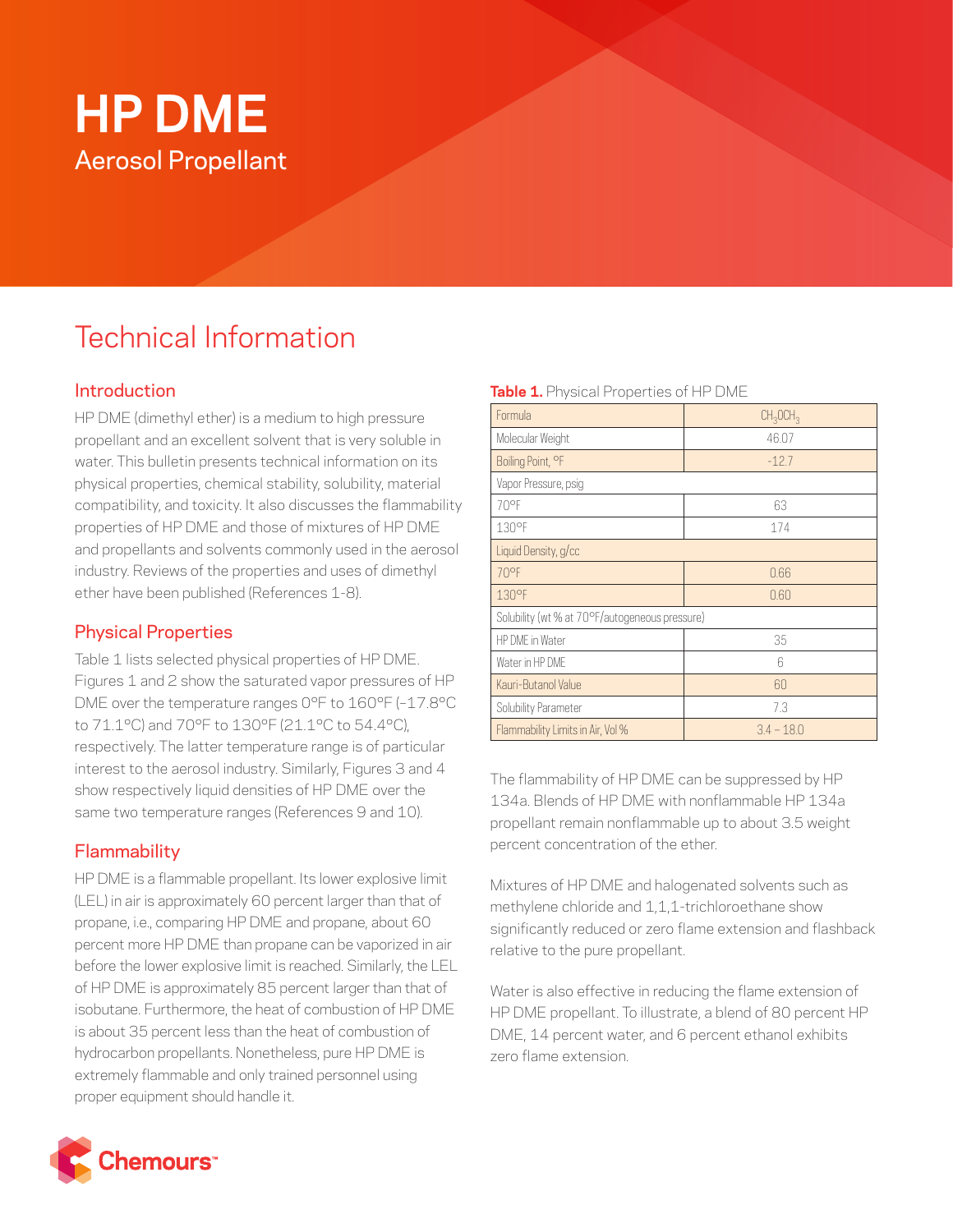#### **Stability**

HP DME is a chemically stable compound that reacts or decomposes only under rather severe conditions. In aqueous solutions, the propellant is hydrolytically stable over a wide pH range.

HP DME does not form peroxides under conditions normally encountered in the aerosol industry. HP DME in the pure state or in formulations formed no detectable peroxide in six months storage tests at 104°F (40°C). Aerosol packages filled with HP DME in the pure state or with HP DME and compressed air up to 75 psig (5.2 bar) formed no detectable peroxide. Large quantities of dimethyl ether in the presence of chlorinated solvents and chlorofluorocarbons produced no detectable amounts of bischloromethyl ether.

#### **Solubility**

HP DME is unique among aerosol propellants in that it has high solubility in both polar and nonpolar solvents. It has a Kauri-butanol value of 60 and is completely miscible with most organic solvents, such as hydrocarbons, halogenated alcohols, ketones, glycols, ethers, amides, esters, aldehydes, and amines. HP DME is also a very good solvent for many types of polymers, e.g., hair spray and paint resins.

The combination of water and ethanol is of special interest as solvent for HP DME. HP DME has 35 weight percent solubility in water and is the only liquefied gas aerosol propellant that allows formulation of single phase products with large amounts of water. In addition, only 6 weight percent of ethanol produces completely miscible 3-component systems with all proportions of HP DME and water.

#### Vapor Pressures of Mixtures

A high concentration of HP DME is required in water-ethanol solutions to give vapor pressures useful for aerosol products. For example 28 percent HP DME in pure water and 59 percent HP DME A in pure ethanol are required to produce an internal pressure of 50 psig (3.4 bar) in aerosol containers. This is in contrast to less water soluble propellants.

An aerosol propellant obtained by blending HP DME offers product formulation advantages. HP DME is an excellent solvent but pressure increases slowly as its concentration increases in a formulation. Selected combinations of two propellants and solvents provide interesting formulating possibilities. By varying proportions of two propellants, the formulator can optimize pressure, solvency, and total

propellant content to achieve a range of product performance characteristics.

#### Material Compatibility

At low to moderate concentrations of HP DME, aerosol formulations can be packaged in most currently used lined or unlined tinplate or aluminum cans. However, only unlined containers are recommended when HP DME is present at more than 25 weight percent to avoid attack of the container lining. Storage tests should be performed on individual formulations to verify compatibility with the container.

In aqueous compositions, particularly non-foaming products, corrosion inhibitors are recommended for tinplate containers. Demineralized water that contains less than 15 ppm chloride ion should be used and air should be removed from the headspace with vacuum and/or purging with an inert gas.

Valve cup and stem gaskets should also be chosen carefully. For mounting cups, polyethylene sleeve gaskets and laminated polypropylene gaskets generally perform very well. Stem gaskets of neoprene or butyl rubber are recommended. As with containers, storage tests should be performed and valve suppliers should be consulted with regard to specific formulations, particularly those with high HP DME concentrations.

#### **Toxicity**

HP DME has low acute and chronic toxicity. Although an ACGIH TLV® has not been established for dimethyl ether, a value of 1,000 ppm seems appropriate based on its low toxicity. The main physiological action is that of "weak anesthesia" at high inhaled levels. Weak cardiac sensitization has been observed in animals exposed to HP DME at about 200,000 ppm, a circumstance that would likely occur only in gross misuse situations or accidental release of the propellant.

A two-year inhalation study and carcinogenicity bioassay at exposure levels of up to 20,000 ppm showed no compoundrelated effects in the test animals examined for gross signs, body weight, hematology, urine analysis, blood chemistry, and gross and histopatholigic examination of tissues at any exposure level, Figure 1. HP DME Vapor Pressure. HP DME showed no signs of carcinogenicity in the study and in separate reproductive studies, HP DME has shown no evidence of mutagenicity or teratogenicity. Based on all these studies, the products have been approved by Chemours for general aerosol use, including personal products.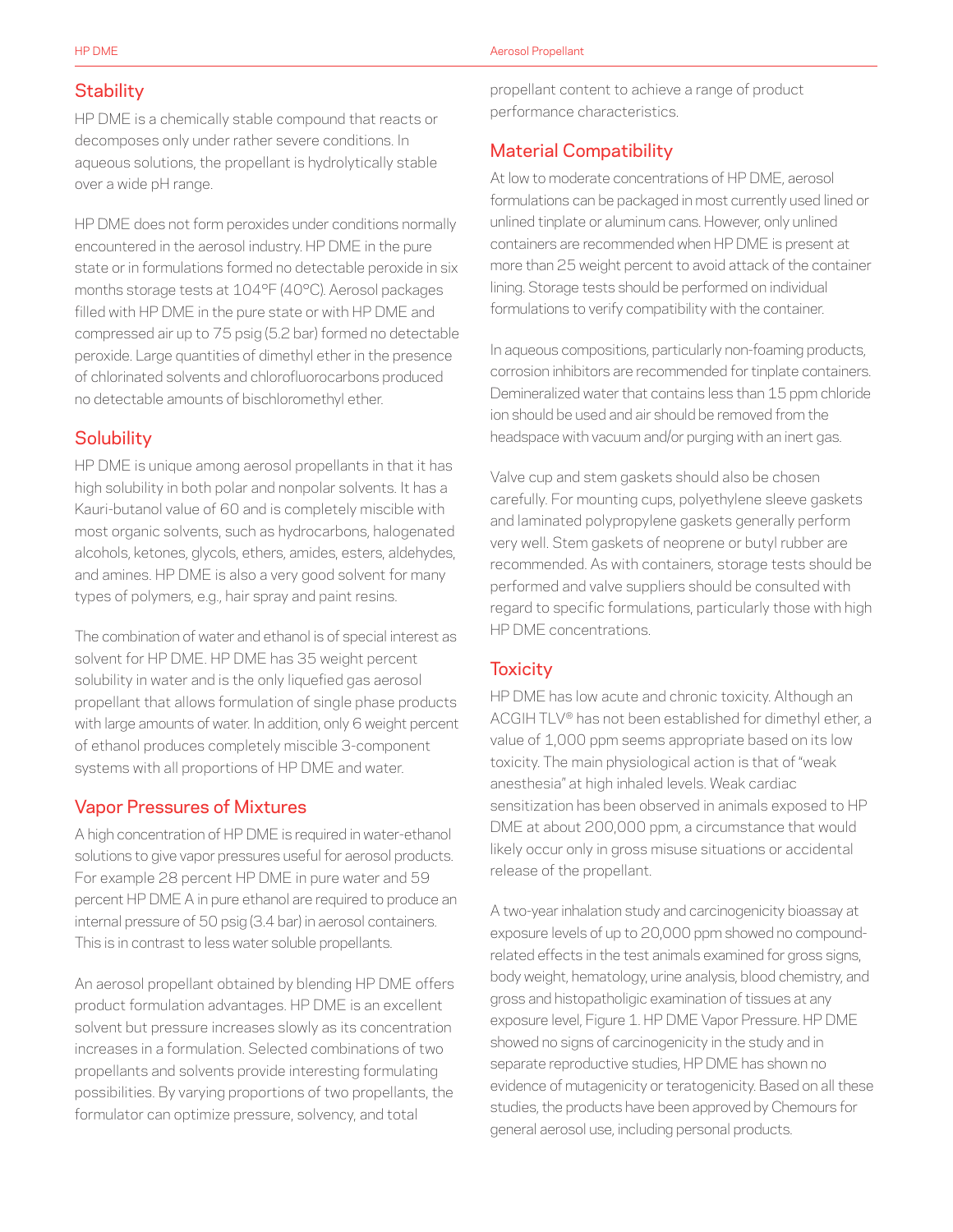#### References

- 1. Bohnenn, L. J. M., "Dimethylether Pure—A Review," *Aerosol Age*, Volume 26, Number 1, p. 26 (1981).
- 2. Bohnenn, L. J. M., "Update & Review of Dimethylether Propellant, 1986," *Aerosol Age*, Volume 31, Number 9, p. 30 (1986).
- 3. Roundtable Discussion: "DuPont Talks About Its DME Propellant," *Aerosol Age*, Volume 27, Number 5, p. 20; Number 6, p. 33 (1982).
- 4. Daly, Jr., J. J., "DME Is Now," Chemical Times & Chemical *Times & Trends*, Number 10, p. 38 (1982).
- 5. Daly, Jr., J. J., "A New Era In Aerosol Propellants," *Drug and Cosmetic Industry*, Volume 134, Number 2, p. 40 (1984).
- 6. Nowak, F., Bartlett, P. L., and Daly, Jr., J. J., "Dimethyl Ether— An Alternative Propellant for Aerosol Hair Sprays," *Aerosol Age*, Volume 30, Number 4, p. 24 (1985).



#### **Figure 2.** HP DME Vapor Pressure



#### **Figure 3.** HP DME Liquid Density